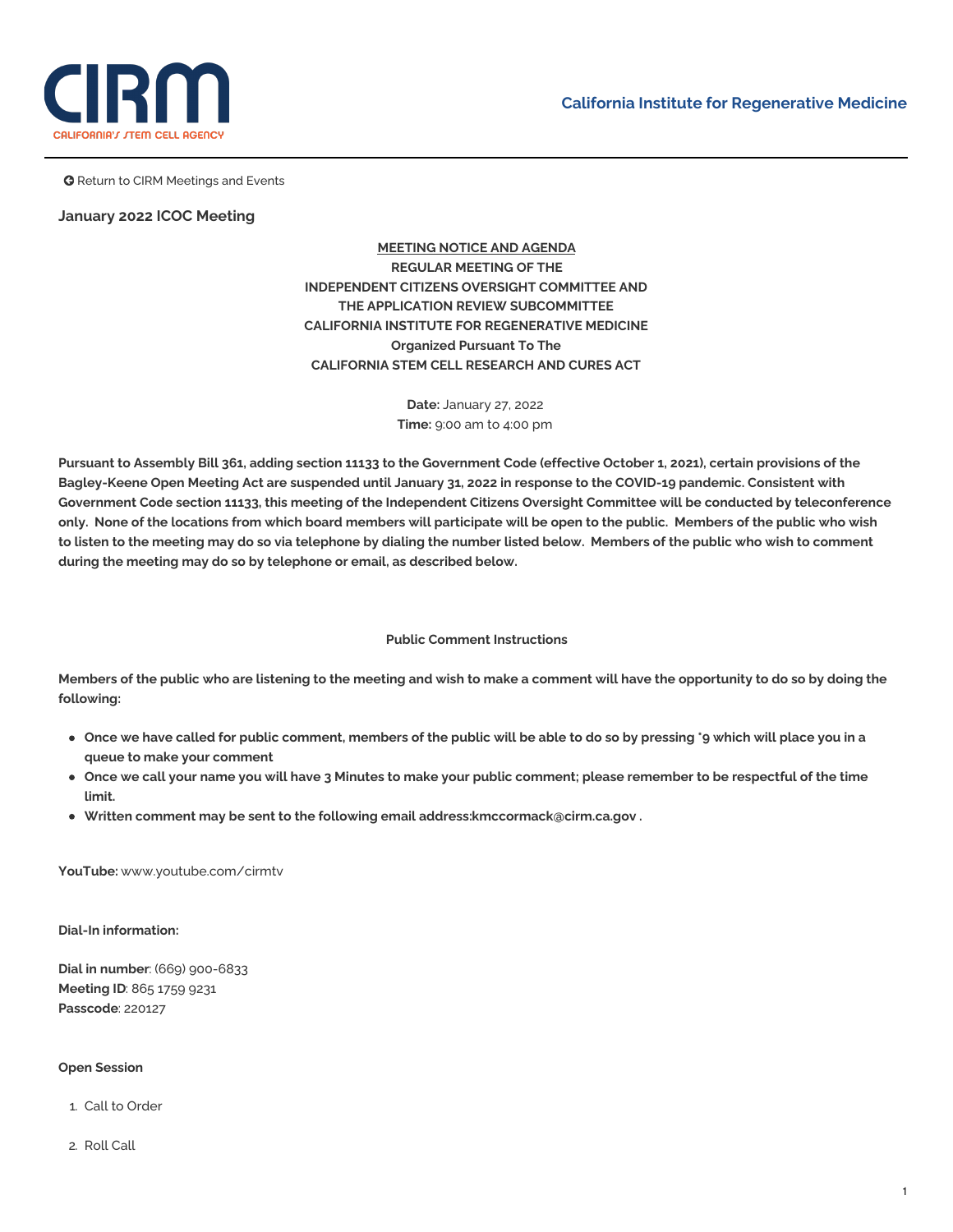- 3. Chairman's Report
- 4. President's Report
- 5. [Consideration](https://www.cirm.ca.gov/sites/default/files/files/agenda/ICOC%20Meeting%20Minutes%20December%2014%252C%202021%20.pdf) of minutes for December 14 ICOC meeting
- 6. Consideration of new appointments and [reappointments](https://www.cirm.ca.gov/sites/default/files/files/agenda/2022_JANUARY_GWG_Appointments%20and%20Reappointments_0.pdf) of Grants Working Group Members
- 7. Consideration of applications submitted in response to DISC2: Partnering Opportunity for Discovery Stage Research Projects
	- [Presentation](https://www.cirm.ca.gov/sites/default/files/files/agenda/2022%20JAN%20ICOC%20DISC2.pdf)
	- [Summaries](https://www.cirm.ca.gov/sites/default/files/files/agenda/ICOC%20Summaries%20Quest%2021.2.pdf)
- 8. Consideration of concept plan for EDUC5: Funding Opportunity for Creating Opportunities through Mentorship and Partnership Across Stem Cell Science (COMPASS)
	- [Concept](https://www.cirm.ca.gov/sites/default/files/files/agenda/EDUC5%20Compass%20Concept%20final.pdf) Updated 1/21/22
	- [Presentation](https://www.cirm.ca.gov/sites/default/files/files/agenda/NEW%20Jan%202022%20ICOC%20EDUC5%20Concept%20Presentation_FINAL%20posting.pdf)
- 9. Consideration of concept plan for INFR4: Funding Opportunity for Alpha Clinic Network Expansion
	- [Concept](https://www.cirm.ca.gov/sites/default/files/files/agenda/INFR4%20Alpha%20Network%20Concept%20Plan_01_05_22_0.pdf)
	- [Presentation](https://www.cirm.ca.gov/sites/default/files/files/agenda/January_27_2022_ICOC_Presentation_1_16_22.pdf)
- 10. [Consideration](https://www.cirm.ca.gov/sites/default/files/files/agenda/Proposed%20COI%20Memo%20and%20Regs.pdf) of COI Policy for Scientific Advisory Panels Updated 1/26/22
- 11. Consideration of Accessibility and Affordability Working Group (AAWG) Bylaws and [Confidentiality](https://www.cirm.ca.gov/sites/default/files/files/agenda/Proposed%20AAWG%20Bylaws%20-27JAN2022.pdf) policy
	- [Presentation](https://www.cirm.ca.gov/sites/default/files/files/agenda/AAWG%20By-Laws%20Explanation.pdf)
- 12. Consideration of [appointments](https://www.cirm.ca.gov/sites/default/files/files/agenda/Memo%20-%20Levitt%20AAWG%20Appointment.pdf) of new member to the Accessibility and Affordability Working Group (AAWG)
- 13. [Consideration](https://www.cirm.ca.gov/sites/default/files/files/agenda/Memo%20-%20Art%20Torres%20full%20time.pdf) of increasing percent effort of ICOC Vice-Chair in light of additional duties
- 14. Discussion and update of [Performance](https://www.cirm.ca.gov/sites/default/files/files/agenda/Memo%20-Performance%20Audit%20Recommendations%20FINAL.pdf) Audit Updated 1/27/22

#### **Closed Session**

15. Discussion of confidential intellectual property or work product, prepublication data, financial information, confidential scientific research or data, and other proprietary information relating to applications submitted in response to agenda item 7 (Health & Safety Code 125290.30(f) (3) (B) and (C))

### **Discussion Items**

- 16. Public comment
- 17. Adjournment

### THE ORDER OF BUSINESS MAY BE CHANGED WITHOUT NOTICE.

### \*\*NOTICE\*\*